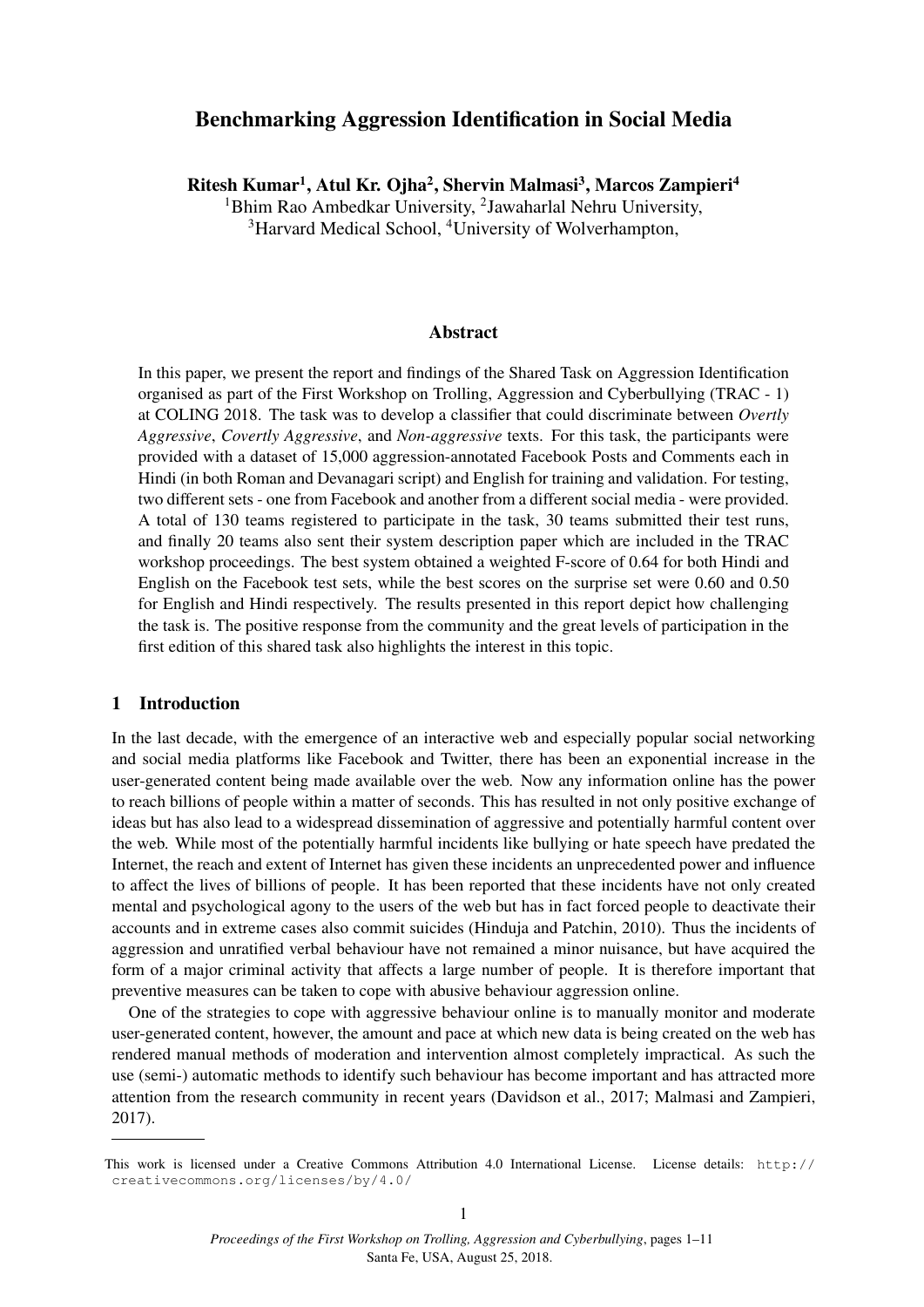This paper reports the results of the first Shared Task on Aggression Identification which was organised jointly with the First Workshop on Trolling, Aggression and Cyberbullying (TRAC - 1) at COLING 2018.

#### 2 Related Work

Verbal aggression *per se* has been rarely explored within the field of Natural Language Processing. However, previous research in the field has been carried out to automatically recognise several related behaviour such as trolling (Cambria et al., 2010; Kumar et al., 2014; Mojica, 2016; Mihaylov et al., 2015) , cyberbullying (Dinakar et al., 2012; Nitta et al., 2013; Dadvar et al., 2013; Dadvar et al., 2014; Hee et al., 2015), flaming / insults (Sax, 2016; Nitin et al., 2012), abusive / offensive language (Chen et al., 2012; Nobata et al., 2016; Waseem et al., 2017), hate speech (Pinkesh Badjatiya and Varma, 2017; Burnap and Williams, 2014; Davidson et al., 2017; Vigna et al., 2017; Djuric et al., 2015; Fortana, 2017; Gitari et al., 2015; Malmasi and Zampieri, 2018; Waseem and Hovy, 2016; Schmidt and Wiegand, 2017), radicalization (Agarwal and Sureka, 2015; Agarwal and Sureka, 2017), racism (Greevy and Smeaton, 2004; Greevy, 2004) and others. In addition to these, there have been some pragmatic studies on behaviour like trolling (Hardaker, 2010; Hardaker, 2013).

This huge interest in the field from different perspectives has created a conglomeration of terminologies as well as understandings of the phenomenon. On the one hand, this provides us with a very rich and extensive insight into the phenomena yet, on the other hand, it has also created a theoretical gap in the understanding of interrelationship among these. Moreover, it has also resulted in duplication of research, to certain extent, and a certain kind of lack of focus and reusability of datasets across different strands of research. In order to make improvements towards solving a complex phenomenon like this, it is of utmost importance that some kind of uniform understanding of problem be achieved so that, at least, standardised datasets and an understanding of different approaches to solving the problem may be developed.

While a large part of the research has focused on any one of these phenomena and their computational processing, it seems there is a significant overlap among these phenomenon in the way they are understood in these studies - and because of this underlying overlap, insights from different studies might prove useful for solving these seemingly different phenomena. All of these behaviours are considered undesirable, aggressive and detrimental for those on the receiving end. So, trolling is intended "to cause disruption and/or to trigger or exacerbate conflict for the purposes of their own amusement" (Hardaker, 2010). Cyberbullying is "humiliating and slandering behavior towards other people" (Nitta et al., 2013). Flaming intends "to offend someone through e-mail, posting, commenting or any statement using insults, swearing and hostile, intense language, trolling, etc." (Krol, 1992).

Waseem et al. (2017) makes an attempt to unify these different trends of research in what may be considered a significantly overlapping field and proposes a 2-way typology for understanding what they call 'abusive language' over the web. They propose 2 scales on which abusive language could be categorised - the target of the abuse (an individual or a group) and the nature of the language (explicit or implicit). Our classification of aggression into overt and covert aggression is largely similar to the explicit-implicit distinction. However, we make a more detailed distinction in relation to the target of the abuse (Kumar et al., 2018b) and it is not made along the axis of individual vs. group. This is so because we noticed in a large number of instances both individuals and groups are simultaneously targeted - in such cases individuals are targeted as members of certain groups or the individuals' actions were considered those of the group and became the locus of attack. As such it was not feasible to distinguish between the individual and group attack in lot of instances while annotating the dataset. The distinction that we made was related to the "locus" of attack and included such targets as gender, religion, caste, country of origin, race, etc. This classification, on the one hand, gave scope for focusing on different kinds of attack (for example, racial attacks or communal attacks) and, on the other hand, each of these targets may actually be attacked using a different set of vocabulary, thereby, making these more natural classes that could be classified using the surface-level linguistic features. Of course, it cannot be denied that these targets are not mutually exclusive and, as such, it makes the problem not just a multi-class classification problem but also multi-label classification problem. In addition to this, we also make use of a different terminol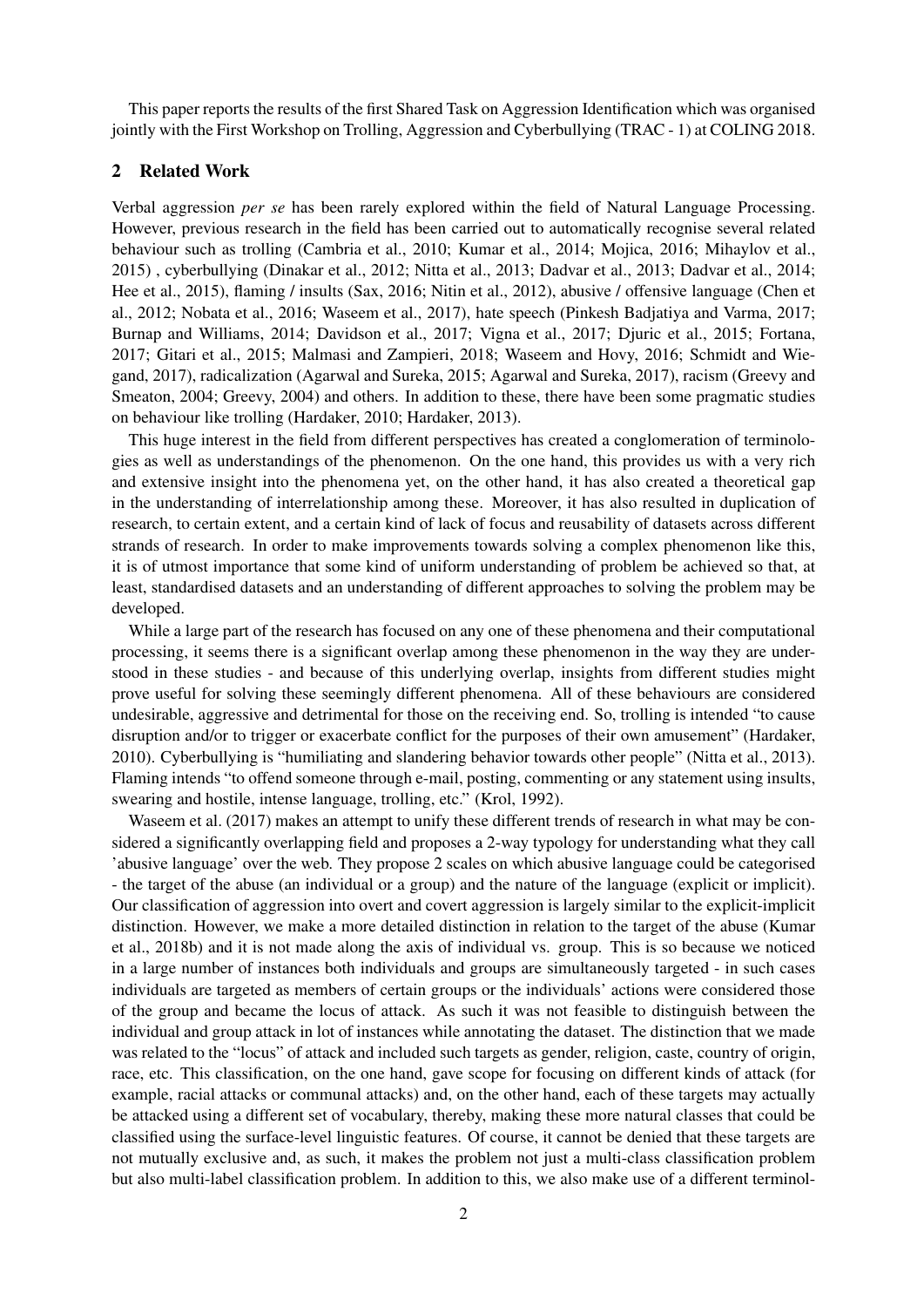ogy taking into account its use within socio-pragmatics. This was done with an understanding that huge amount of literature within the field of aggression and impoliteness studies might be able to contribute and provide insights to understanding the phenomenon in a better way.

The aim of this shared task was much simpler than the one discussed in the previous para. It only involved classification of the texts into 3 categories - overt aggression, covert aggression and nonaggression. We wanted to use the dataset for experimenting with different approaches to make the most top-level classification of aggression on social media.

# 3 Task Setup and Schedule

The participants interested in competing in the shared task were required to register using a Google Form. The form gave them an option to participate for either English or Hindi or both the languages. All the registered participants were sent the links to the annotated dataset in the language(s) of their choice, along with a description of the format of the dataset. The participants were allowed to use additional data for training the system, with the condition that the additional dataset should be either publicly available or make available immediately after submission (and well before the submission of the system papers) and this must be mentioned in the submission. Use of non-public additional data for training was not allowed. The participants were given around 6 weeks to experiment and develop the system. However, since more than half of the participants registered after the first release of the data, most of them got less time than this. Initially, the dataset was not released publicly but was emailed only to the registered participants. After the 6 weeks of release of train and dev sets, the test set was released and the participants had 5 days to test and upload their system. The complete timeline of the shared task is given in Table 1. We made use of CodaLab<sup>1</sup> for the evaluation. Each team was allowed to submit up to 3 systems for evaluation. We used the best of the 3 runs for the final ranking and evaluation of the systems.

| Date             | Event                                               |
|------------------|-----------------------------------------------------|
| 1 February, 2018 | Shared Task Announcement and Start of Registration  |
| 13 March, 2018   | Release of train and dev sets                       |
| 25 April, 2018   | Release of test set                                 |
| 30 April, 2018   | Deadline for Submission of System                   |
| 2 May, 2018      | <b>Declaration of Results</b>                       |
| 28 May, 2018     | Deadline for Submission of System Description Paper |

Table 1: Timeline of the Aggression Identification Shared Task at TRAC - 1.

## 4 Dataset

The participants of the shared task were provided with a dataset of 12,000 randomly sampled Facebook comments for training and 3,000 comments for development and in English and Hindi each, annotated with 3 levels of aggression - Overtly Aggressive (OAG), Covertly Aggressive (CAG) and Non-Aggressive (NAG). For test, 916 English comments and 970 Hindi comments were provided. Additionally, 1,257 English tweets and 1,194 Hindi tweets were given as the surprise test set  $2$ . The dataset released for the task is a subset of a larger dataset discussed in Kumar et al. (2018b).

#### 4.1 Issues with the Dataset

While most of the participants considered the dataset to be of high quality, two major problems came up during the task -

• The language issue: Some of the comments in English dataset contained code-mixed Hindi-English data as well as data from other languages like German. These formed a minuscule proportion of the data but nevertheless these need to be filtered out.

<sup>1</sup>https://competitions.codalab.org/

<sup>&</sup>lt;sup>2</sup>The complete dataset used for the shared task can be downloaded here - http://trac1-dataset.kmiagra.org/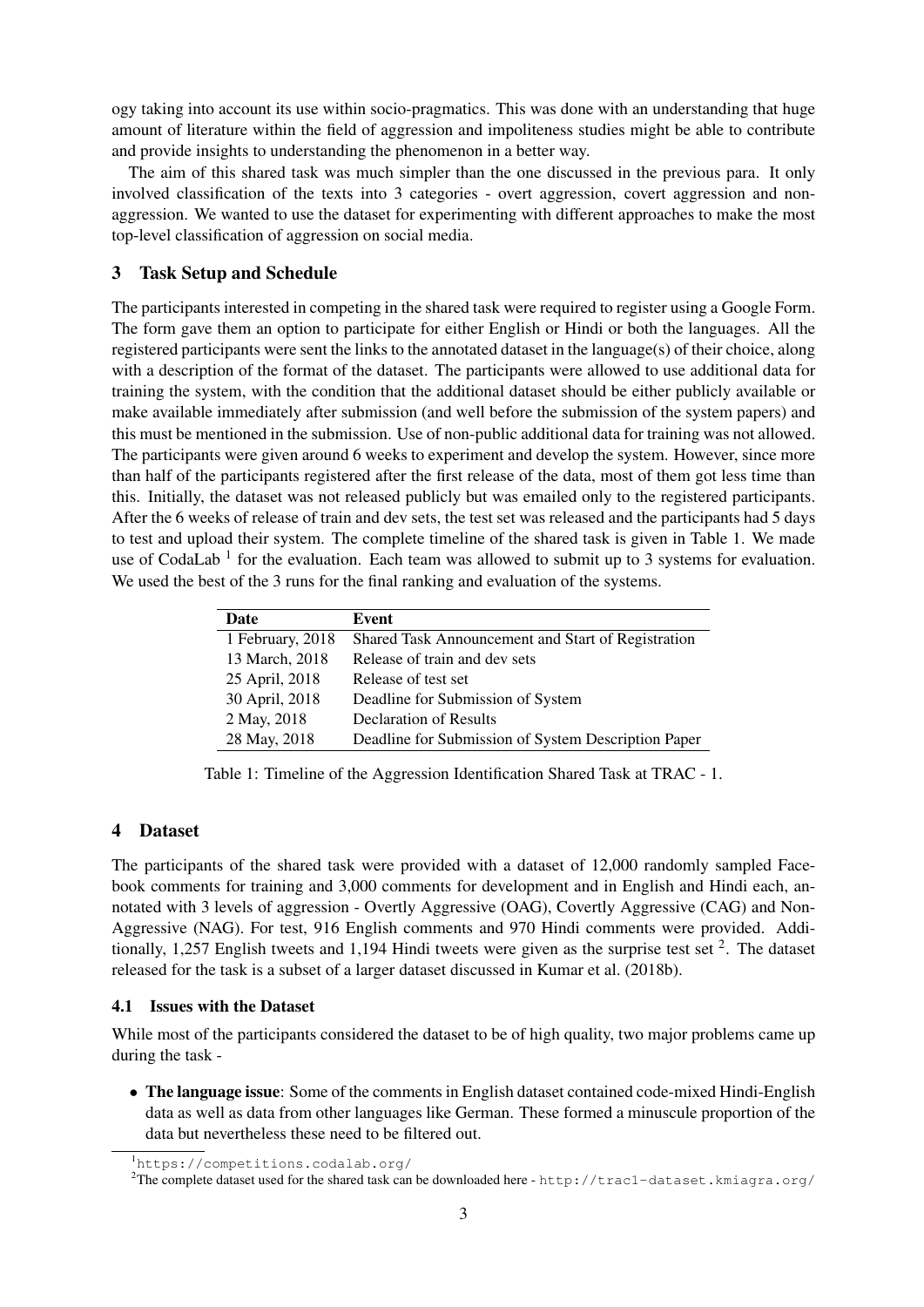• The annotation issue: The second and more serious issue that was raised by some participants is related to the the annotation itself. Several instances of supposedly inaccurate annotation were pointed out. Despite the fact that aggression is a highly subjective phenomenon and different annotators may have different judgments about the same comment, some of the annotation indeed looked highly implausible and consequently it needs further scrutiny and validation.

# 5 Participants and Approaches

The shared task gave the participants an option to register for either one of the two languages - English or Hindi - or both. A total of 131 participants registered for the shared task, with 73 teams registering to participate only in English track, 2 teams only in Hindi track and 56 teams registered to participate in both the tracks. Out of these, finally a total of 30 teams submitted their systems - 15 teams for both English and Hindi and 30 teams for only English track. All the systems who submitted their system were invited to submit the system description paper, describing the experiments conducted by them. 18 participants submitted the final description paper which are included in the workshop proceedings - it included papers by majority of the top 10 teams. Table 2, lists the participating teams and the language they took part in.

| <b>Team</b>             | Hindi | <b>English</b> | <b>System Description Paper</b> |
|-------------------------|-------|----------------|---------------------------------|
| saroyehun               |       | $\checkmark$   | (Aroyehun and Gelbukh, 2018)    |
| EBSI-LIA-UNAM           |       | ✓              | (Arroyo-Fernández et al., 2018) |
| DA-LD-Hildesheim        | ✓     | ✓              | (Modha et al., 2018)            |
| TakeLab                 |       | ✓              | (Golem et al., 2018)            |
| sreeIN                  |       | ✓              | (Madisetty and Desarkar, 2018)  |
| Julian                  | ✓     | $\checkmark$   | (Risch and Krestel, 2018)       |
| taraka_rama             |       | $\checkmark$   |                                 |
| uOttawa                 |       | $\checkmark$   | (Orabi et al., 2018)            |
| Isistanitos             |       | $\checkmark$   | (Tommasel et al., 2018)         |
| hakuchumu               |       | $\checkmark$   |                                 |
| <b>DataGeeks</b>        | ✓     | $\checkmark$   |                                 |
| na14                    |       | $\checkmark$   | (Samghabadi et al., 2018)       |
| dinel                   |       | $\checkmark$   | (Orasan, 2018)                  |
| vista.ue                |       | $\checkmark$   | (Raiyani et al., 2018)          |
| <b>MANITBHOPALINDIA</b> |       | ✓              |                                 |
| <b>IRIT</b>             |       | $\checkmark$   | (Ramiandrisoa and Mothe, 2018)  |
| quine                   | ✓     | $\checkmark$   | (Nikhil et al., 2018)           |
| <b>IIIT-Delhi</b>       |       | $\checkmark$   |                                 |
| <b>PMRS</b>             | ✓     | $\checkmark$   | (Maitra and Sarkhel, 2018)      |
| resham                  |       | $\checkmark$   |                                 |
| <b>IreneR</b>           |       | $\checkmark$   |                                 |
| <b>Nestor</b>           |       | $\checkmark$   |                                 |
| <b>UAEMex-UAPT1</b>     |       | $\checkmark$   |                                 |
| forest_and_trees        |       | $\checkmark$   | (Galery et al., 2018)           |
| groutar                 |       | $\checkmark$   | (Fortuna et al., 2018)          |
| Shusrut                 | ✓     | $\checkmark$   | (Roy et al., 2018)              |
| malaypramanick          |       | ✓              |                                 |
| UAEMex-UAPT-TAC2        |       | $\checkmark$   |                                 |
| Unito                   |       | ✓              |                                 |
| bhanodaig               |       | ✓              | (Kumar et al., 2018a)           |
| <b>Total</b>            | 15    | 30             | 18                              |

Table 2: The teams that participated in the Aggression Identification Shared Task at TRAC - 1.

Next we give a short description of the approach taken by each team for building their system. More details about the approaches could be found in the paper submitted by the respective teams.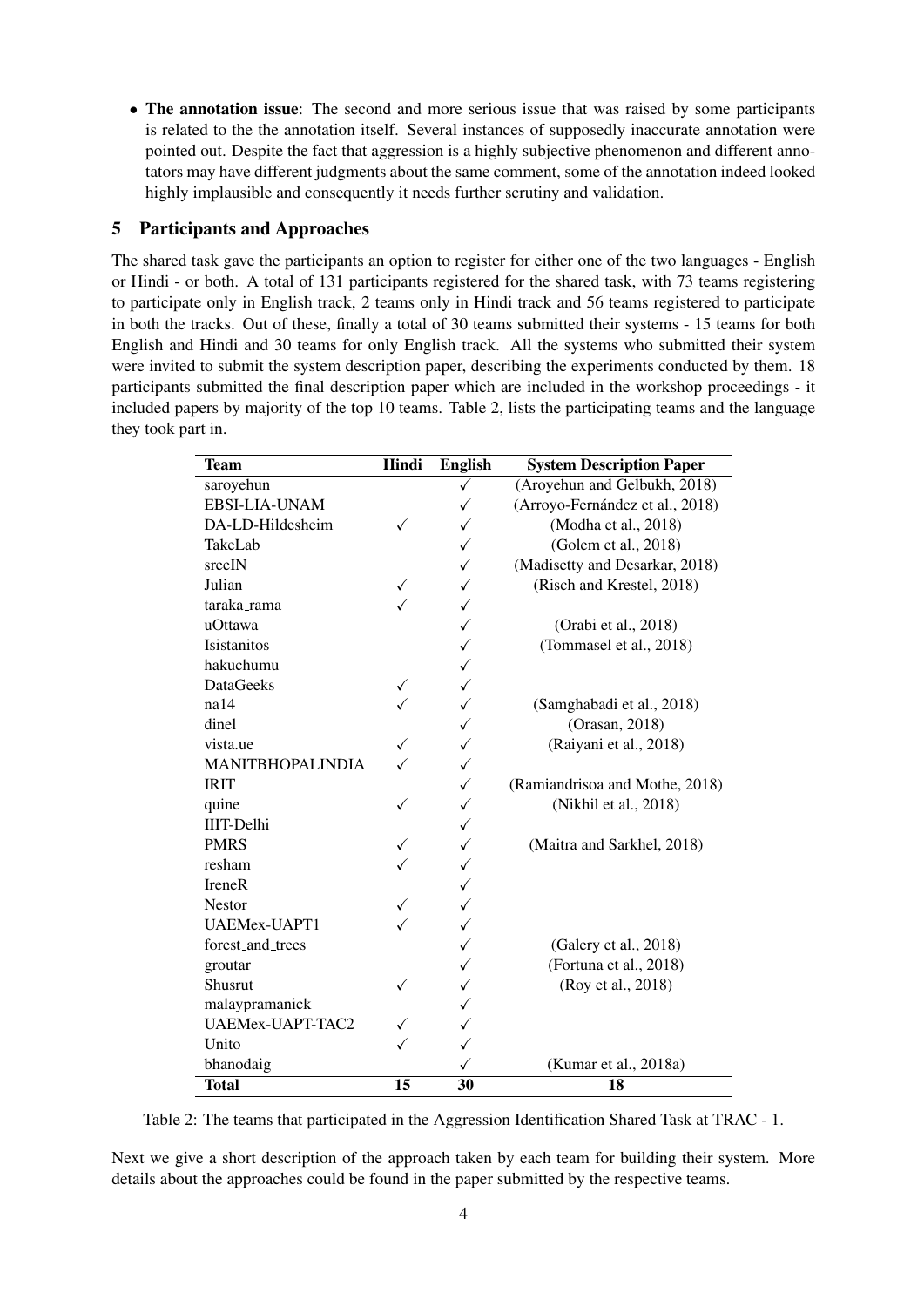- saroyehun system gives the best performance with LSTM and they resorted to translation as data augmentation strategy. With the surprise twitter set, a combination of the representations of the RNN and CNN as features, along with additional preprocessing like spelling correction, translation of emoji, and computation of sentiment score gave the best performance. In this case, the dataset was also augmented using translation and pseudolabelled using an external dataset on hate speech.<sup>3</sup> This is the only approach in the competition that performs better on the Twitter dataset, despite being trained the Facebook dataset, thereby, depicting the ability of the approach to generalise across domain.
- EBSI-LIA-UNAM system uses a combination of the Passive-Aggressive (PA) and SVM classifiers with character based n-gram (1 - 5 grams) TF-IDF for feature representation.
- DA-LD-Hildesheim uses LSTM with pretrained Fasttext vector for embeddings for classifying English Facebook texts. For all other datasets including Twitter data in English and both Facebook and Twitter dataset in Hindi, CNN performs better.
- TakeLab uses a Bidirectional LSTM on Glove embeddings to give the best performance.
- sreeIN system uses a voting-based ensemble method with 3 classifiers CNN with 4 layers, LSTM and Bidirectional LSTM.
- Julian team uses translation as data augmentation strategy and use an ensemble of TF-IDF based approaches, using character n-grams (2 - 6) and word n-grams (1 - 2) with a bi-directional RNN, using fasttext embeddings, to get the best performance in the task..
- taraka rama uses different systems for different datasets. For English Facebook dataset and Hindi Twitter dataset, the team uses a stacked ensemble classifier that uses a SVM on top of the ensemble of SVM classifiers. The SVMs were trained on 1 - 6 character n-grams and word unigrams. For Hindi Facebook and English Twitter dataset, however, a plain SVM trained using character and word bag-of-n-grams gave the best performance. In this case, the overlapping character and word n-gram features are weigthed with sublinear tf-idf before being used for training and testing. The system is tuned using 5-fold CV on the combined training and develpment sets for maximum number of character and word n-grams included, case normalization, and SVM margin (regularization) parameter C.
- uOttawa system is trained using a novel deep-learning architecture for text classification based on Multi-task learning (MTL). The approach, MTL, is evaluated using three neural network models. MultiCNN, multiple convolution structure with a trainable embedding layer, gives the best performance.
- Isistanitos system uses a soft voting (average the class probabilities of other models) of two models - a recurrent neural network, and an SVM. The recurrent neural network uses 3 preprocesed set of features. The first set uses an ad-hoc glove model for representing the words, the second is a sentiwornet based model, and the third is a traditional TfIdf plus Vader Sentiment analysis and sentiments associated with the emojis. The SVM model is trained on a TF-IDF of the post stemmed terms, excluding stopwords, and 3 - 5 character n-grams.
- hakuchumu system makes use of a Random Forest classifier with some preprocessing including removal of urls and non letter characters and stop words. Along with the bag-of-word, the approach uses multiple occurrences of letters, exclamation marks and question marks in a row and emoticons as binary features.
- DataGeeks system uses Logistic Regression classifier with some preprocessing on the data such as removing non-ascii characters, replacing new line with '.', replacing n't with not, removing stopwords and 1 - 3 word n-grams and 2 - 6 character n-grams for training the classifier.

<sup>3</sup>https://github.com/ZeerakW/hatespeech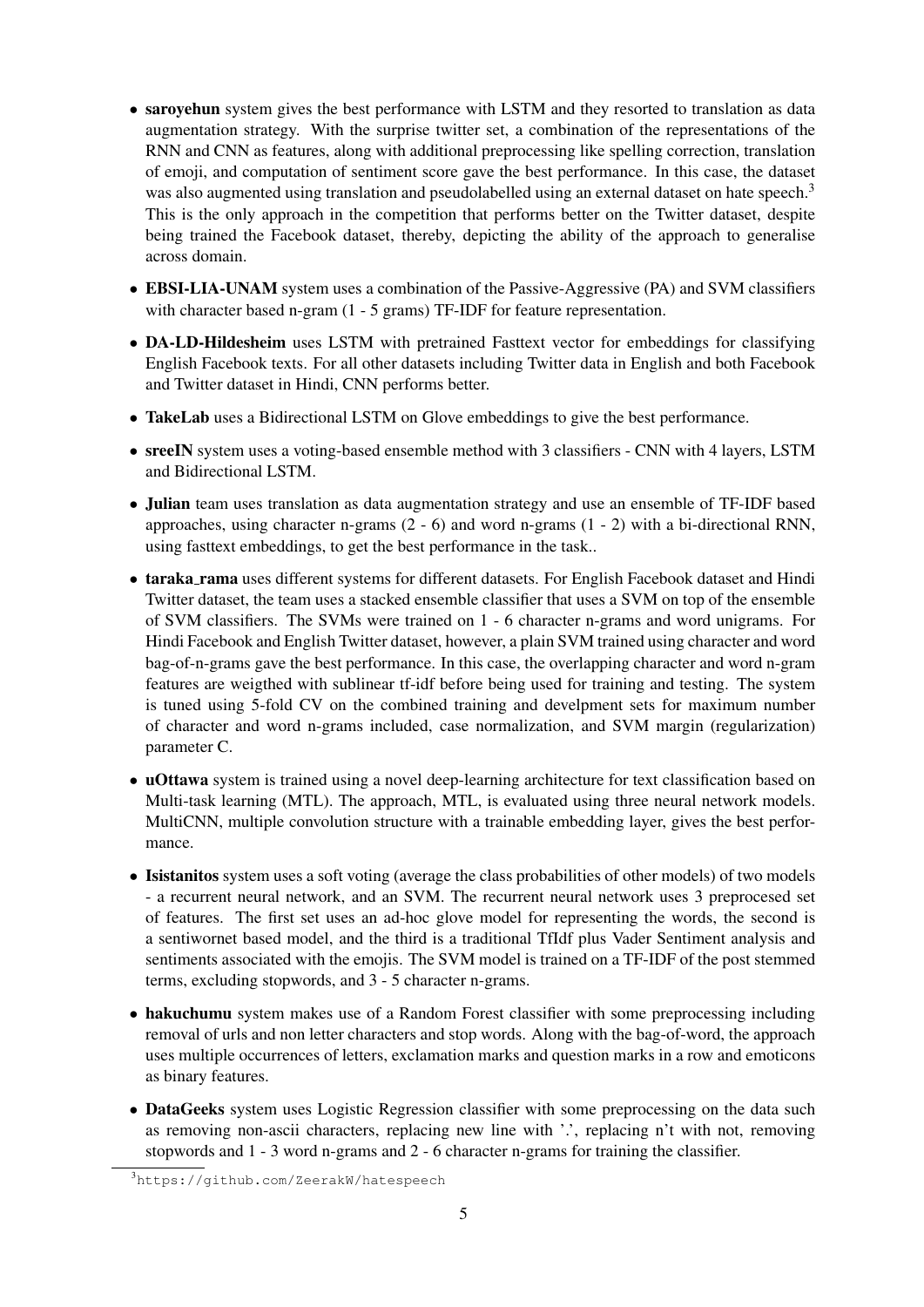- na14 also uses Logistic Regression classifier with preprocessing involving replacing URLs, numbers, email addresses and spelling correction. The classifier is trained using word unigrams, tf-idf vectors of word unigram, character 4-gram, character 5-gram and Google news pre-trained word embedding model. For the Hindi dataset, Devanagari texts were transliterated into Roman at the preprocessing stage.
- dinel achieves the best accuracy on the Facebook test set using a Random Forest classifier while SVMs performed better for the surprise Twiiter test set. Both the classifiers were trained using 300 semantic features which represent the vector representation of the text, average scores of the top emojis for each of the classes and positive and negative sentiment scores.
- vista.ue system is developed using dense neural networks.
- MANITBHOPALINDIA system for English is developed using SVM while for English it is trained using deep neural networks.
- **IRIT** system gets the best performance for the English Facebook test set by using a combination of two models - a doc2vec model and a logistic regression classifier. For the Twitter test set, it uses a combination of CNN and LSTM to get the best performance.
- quine system is trained using an LSTM with attention and simple embeddings (word to index) instead of pre-trained embeddings.
- IIIT-Delhi system uses a Single channel CNN for this task. Bayesian Optimization is used for tuning the parameters.
- PMRS system employs a winner-takes- all autoencoder, called Emoti-KATE for Twitter sentiment classification. Each input dimension of Emoti-KATE is a log-normalized, sentiwordnet-score weighted word-count vector. A binary cross-entropy loss function is used to train the network.
- resham system for English has been made using an open vocabulary approach and ensemble model of two predictors with soft voting. The first predictor is a Naive Bayes model with CountVectorizer for preprocessing. The second predictor is a recurrent neural network with one embedding layer and two LSTM layers. Pre-trained word vectors have been used for the embedding layer. For Hindi dataset, a Naive Bayes classifier is trained using the dataset augmented with English translations.
- IreneR system is based on a Multinomial Naive Bayes classifier that uses unigrams, bigrams, hedging bigrams and trigrams such as 'do you', someone who is', 'to see that', that potentially signal covert aggressivity, identified with chi-squared test as features. It also includes features from LIWC2015 (list of anger and swear words).
- Nestor uses an approach that combines Neural Networks and a new word representation model. The patterns obtained from the word model representation are used for training the back propagation neural network with fix parameters. The length of the post was fixed and the word model representation is language independent, so it was used for both the English and the Hindi tasks.
- UAEMex-UAPT1 uses the same approach as used by the team Nestor.
- forest and trees system uses a Pooled Recurrent Unit architecture combined with pre-trained English and Hindi fasttext word embeddings as a representation of the sequence input. In this approach, Hindi and English vectors were aligned using pre-computed SVD matrices that pulls representations from different languages into a single space. This enabled the same model to be used for both the languages, thereby, making data re-utilization and model deployability easier.
- groutar system is trained using random forests. The dataset is augmented with an external toxicity dataset <sup>4</sup>. The approach involved understanding the effects of new data on aggression identification.

<sup>4</sup>https://www.kaggle.com/c/jigsaw-toxic-comment-classification-challenge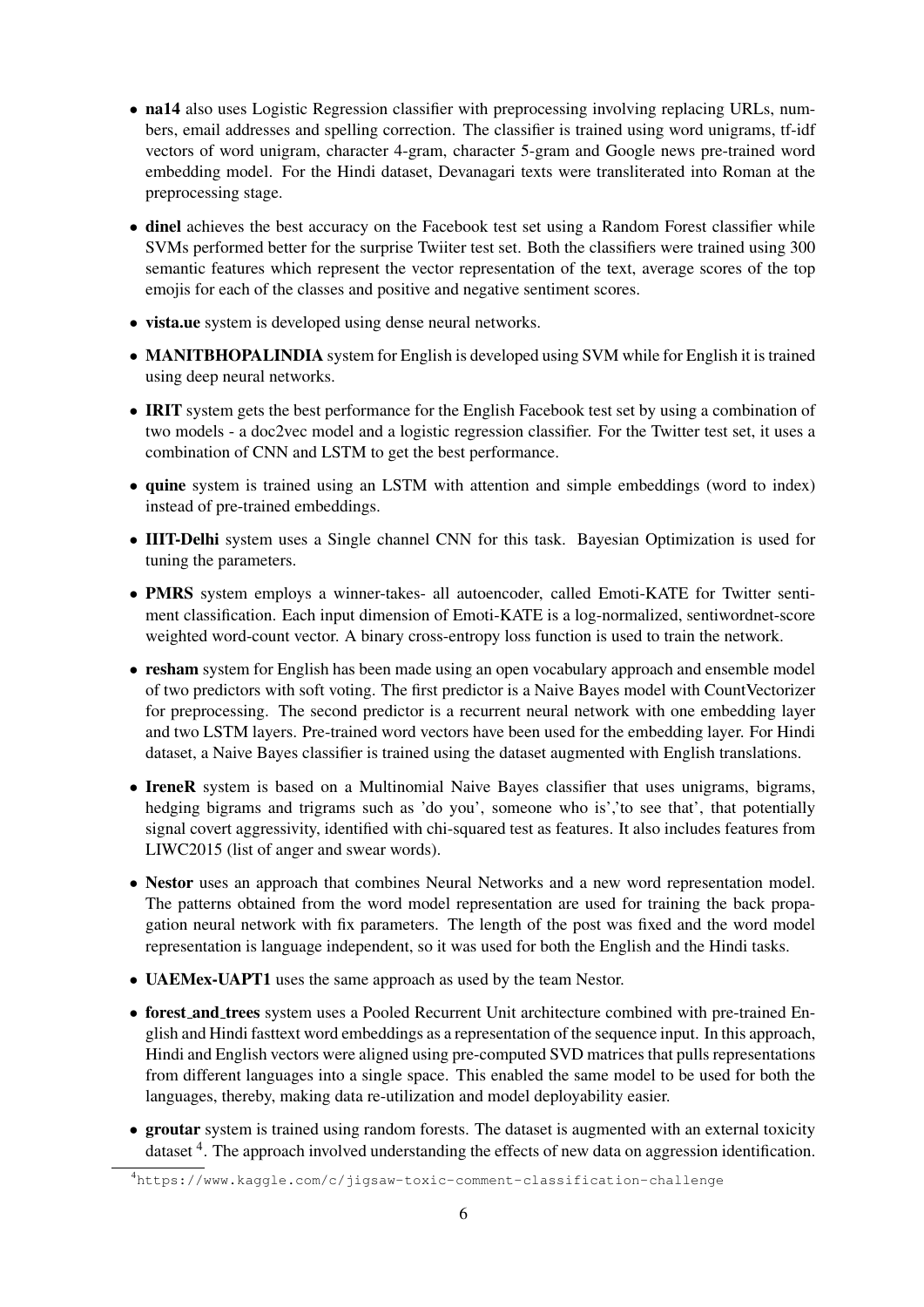- Shusrut system uses an ensemble of CNN 2D with MAXPOOL classifier and a SVM classifier. The ensemble model is passed through 3 dense layers to finally predict the output. Softmax activation is used in the outer layer for classification.
- malaypramanick system uses a random forest classifier trained using a set of surface-level features including number of line,s uppercase and lowercase letters, digits, named entities, unicode characters, etc.
- UAEMex-UAPT-TAC2 system is generated by combination of twelve distance measures, through a K Nearest Neighbors classification algorithm and a canonical genetic algorithm.
- Unito is the only unsupervised system submitted in the task. It is based only on a multilingual lexicon of aggressive words. The lexicon is obtained by automatic translation from an handmade lexicon of offensive words in Italian, with minimal human supervision. The original words are expanded into a list of their senses. The senses are manually annotated to filter out senses that are never used in an offensive context. Finally, all the lemmas of the remaining senses are generated with BabelNet in 50+ languages. The words in the lexicon are divided in those translating sense that can be used in an offensive context (but not necessarily are) and words translating senses that are directly offensive. This distinction is mapped to the Overtly Aggressive and Covertly Aggressive classes respectively. The classification of sentences is straightforward: a sentence that does not contain any word from the lexicon is tagged as NAG, a sentence containing more directly offensive words than potentially offensive words is tagged as OAG, and the other cases are tagged as CAG.
- bhanodaig system uses a bidirectional LSTM.

# 6 Results

In this section, we present the results of the experiments carried out by different teams during the shared task. The results of the top 15 teams on English dataset is given in Figure 1 and that on Hindi dataset is in Figure 2.



Figure 1: Performance of top 15 teams on English Dataset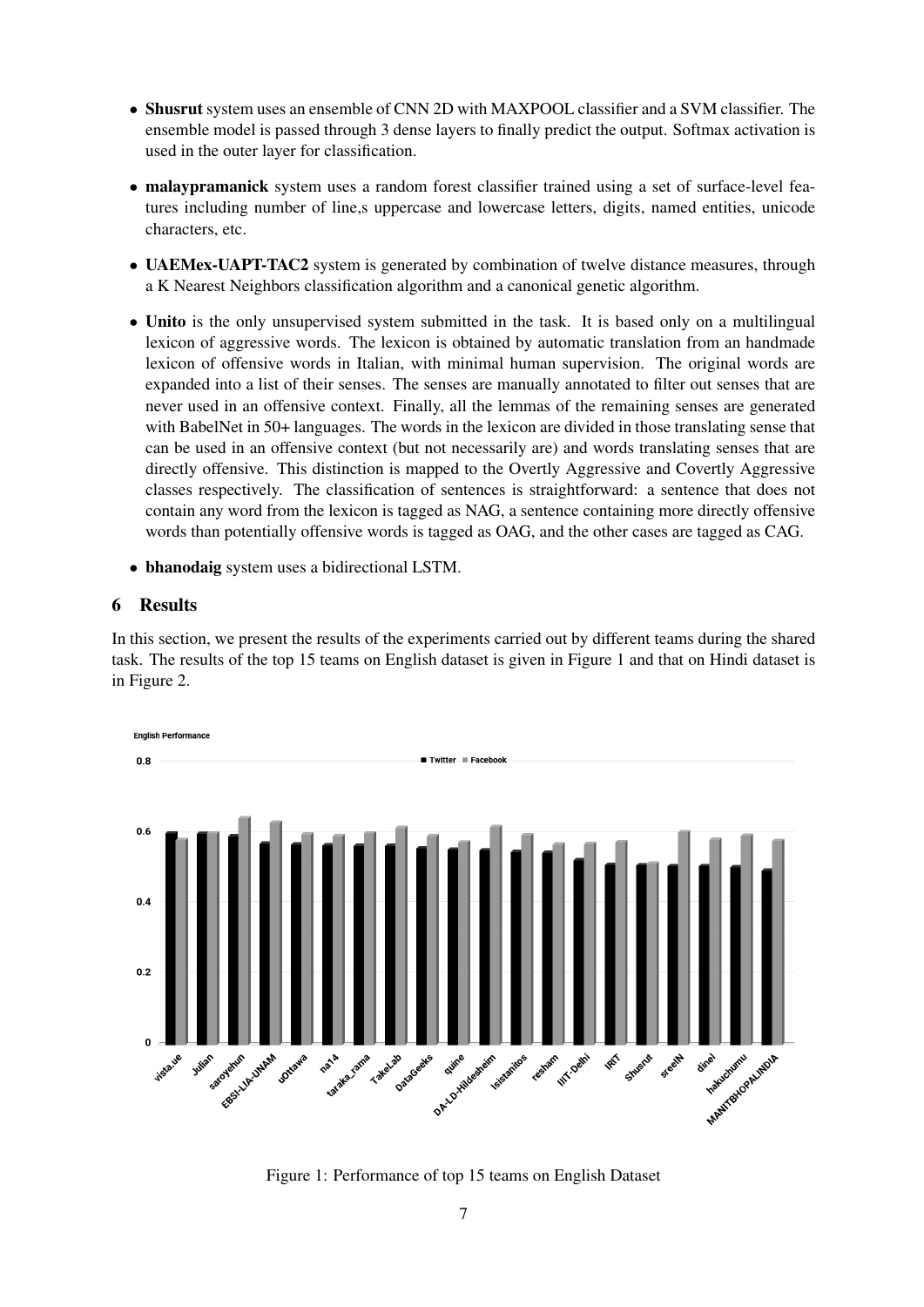The participants were allowed to use other datasets, in addition to the one provided by the organizers of the task. However, because of the lack of similar alternative datasets, all the groups, except 'groutar' and 'saroyehun' team, used only the dataset provided for the task. As we mentioned earlier, the participants were given two kinds of test sets for the final testing of the system - one from Facebook and a surprise test set from Twitter.



Figure 2: Performance of teams on Hindi Dataset

## 7 Conclusion

In this paper, we have presented the report of the First Shared task on Aggression Identification organized with the TRAC workshop at COLING 2018. The shared task received a very encouraging response from the community which underlines the relevance and need of the task. More than 100 teams registered and 30 teams finally submitted their system.

The performance of the best systems in the task show that aggression identification is a hard problem to solve. Moreover, the performance of the neural networks-based systems as well as the other approaches do not seem to differ much. If the features are carefully selected then classifiers like SVM and even random forest and logistic regression perform at par with deep neural networks. On the other had, we find quite a few neural networks-based systems not performing quite well in the task. Nonetheless, 14 systems were trained using one or the other architectures of deep neural networks - either solely or as part of an ensemble. Moreover, 8 systems out of the top 15 are trained on neural networks, which shows the efficacy of the approach but at the same time does not rule out the usefulness and relevance of linear models for the task. There was only one system, Unito, that made use of a lexicon-based approach to solve the task. A few participants of the task pointed out the apparent "inconsistencies" in the annotation. It points towards the need to get the annotations validated by multiple human annotators.

#### Acknowledgements

We would like to thank Microsoft Research India for providing grants to prepare the dataset and to our annotators who worked very hard to finish the annotations within a strict deadline.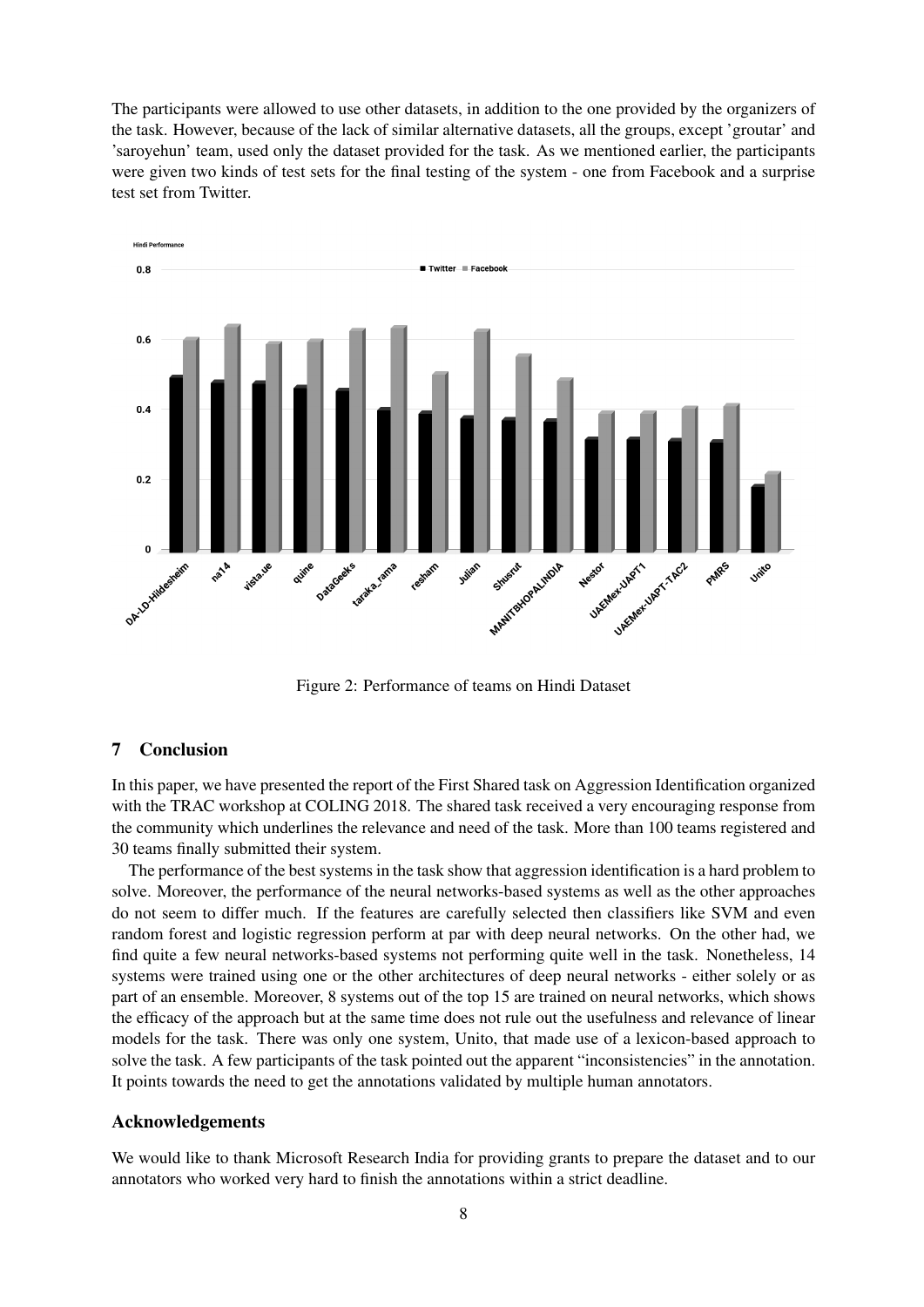We would also like to thank the participants of the Shared Task for their participation and feedback and the TRAC workshop PC members for thoroughly reviewing the shared task papers within a very short span of time.

#### References

- Swati Agarwal and Ashish Sureka. 2015. Using knn and svm based one-class classifier for detecting online radicalization on twitter. In *International Conference on Distributed Computing and Internet Technology*, pages 431 – 442. Springer.
- Swati Agarwal and Ashish Sureka. 2017. Characterizing linguistic attributes for automatic classification of intent based racist/radicalized posts on tumblr micro-blogging website.
- Segun Taofeek Aroyehun and Alexander Gelbukh. 2018. Aggression detection in social media: Using deep neural networks, data augmentation, and pseudo labeling. In *Proceedings of the First Workshop on Trolling, Aggression and Cyberbullying (TRAC – 1)*, Santa Fe, USA.
- Ignacio Arroyo-Fernandez, Dominic Forest, Juan-Manuel Torres-Moreno, Mauricio Carrasco-Ruiz, Thomas Leg- ´ eleux, and Karen Joannette. 2018. Cyber-bullying detection task: the ebsi-lia-unam system (elu) at coling'18 trac-1. In *Proceedings of the First Workshop on Trolling, Aggression and Cyberbullying (TRAC – 1)*, Santa Fe, USA.
- Peter Burnap and Matthew L. Williams. 2014. Hate speech, machine classification and statistical modelling of information flows on twitter: Interpretation and communication for policy decision making. In *Proceedings of Internet, Policy & Politics*, pages 1 – 18.
- Erik Cambria, Praphul Chandra, Avinash Sharma, and Amir Hussain. 2010. Do not feel the trolls. In *ISWC, Shanghai*.
- Ying Chen, Yilu Zhou, Sencun Zhu, and Heng Xu. 2012. Detecting offensive language in social media to protect adolescent online safety. privacy, security, risk and trust (passat). In *International Conference on Social Computing (SocialCom)*, pages 71–80.
- Maral Dadvar, Dolf Trieschnigg, Roeland Ordelman, and Franciska de Jong. 2013. Improving cyberbullying detection with user context. In *Advances in Information Retrieval*, pages 693–696. Springer.
- Maral Dadvar, Dolf Trieschnigg, and Franciska de Jong. 2014. Experts and machines against bullies: a hybrid approach to detect cyberbullies. In *Advances in Artificial Intelligence*, pages 275–281. Springer, Berlin.
- Thomas Davidson, Dana Warmsley, Michael Macy, and Ingmar Weber. 2017. Automated hate speech detection and the problem of offensive language. In *Proceedings of ICWSM*.
- Karthik Dinakar, Birago Jones, Catherine Havasi Henry Lieberman, and Rosalind Picard. 2012. Common sense reasoning for detection, prevention, and mitigation of cyberbullying. *ACM Transactions on Interactive Intelligent Systems (TiiS)*, 2(3):18:1–18:30.
- Nemanja Djuric, Jing Zhou, Robin Morris, Mihajlo Grbovic, Vladan Radosavljevic, and Narayan Bhamidipati. 2015. Hate speech detection with comment embeddings. In *Proceedings of the 24th International Conference on World Wide Web*, pages 29 – 30.
- Paula Fortana. 2017. Automatic detection of hate speech in text: an overview of the topic and dataset annotation with hierarchical classes. Master's thesis, Faculdade de Engenharia da Universidade do Porto.
- Paula Fortuna, José Ferreira, Luiz Pires, Guilherme Routar, and Sérgio Nunes. 2018. Merging datasets for aggressive text identification. In *Proceedings of the First Workshop on Trolling, Aggression and Cyberbullying (TRAC – 1)*, Santa Fe, USA.
- Thiago Galery, Efstathios Charitos, and Ye Tian. 2018. Aggression identification and multi lingual word embeddings. In *Proceedings of the First Workshop on Trolling, Aggression and Cyberbullying (TRAC – 1)*, Santa Fe, USA.
- Njagi Dennis Gitari, Zhang Zuping, Hanyurwimfura Damien, and Jun Long. 2015. A lexicon- based approach for hate speech detection. *International Journal of Multimedia and Ubiquitous Engineering*, 10(4):215 – 230.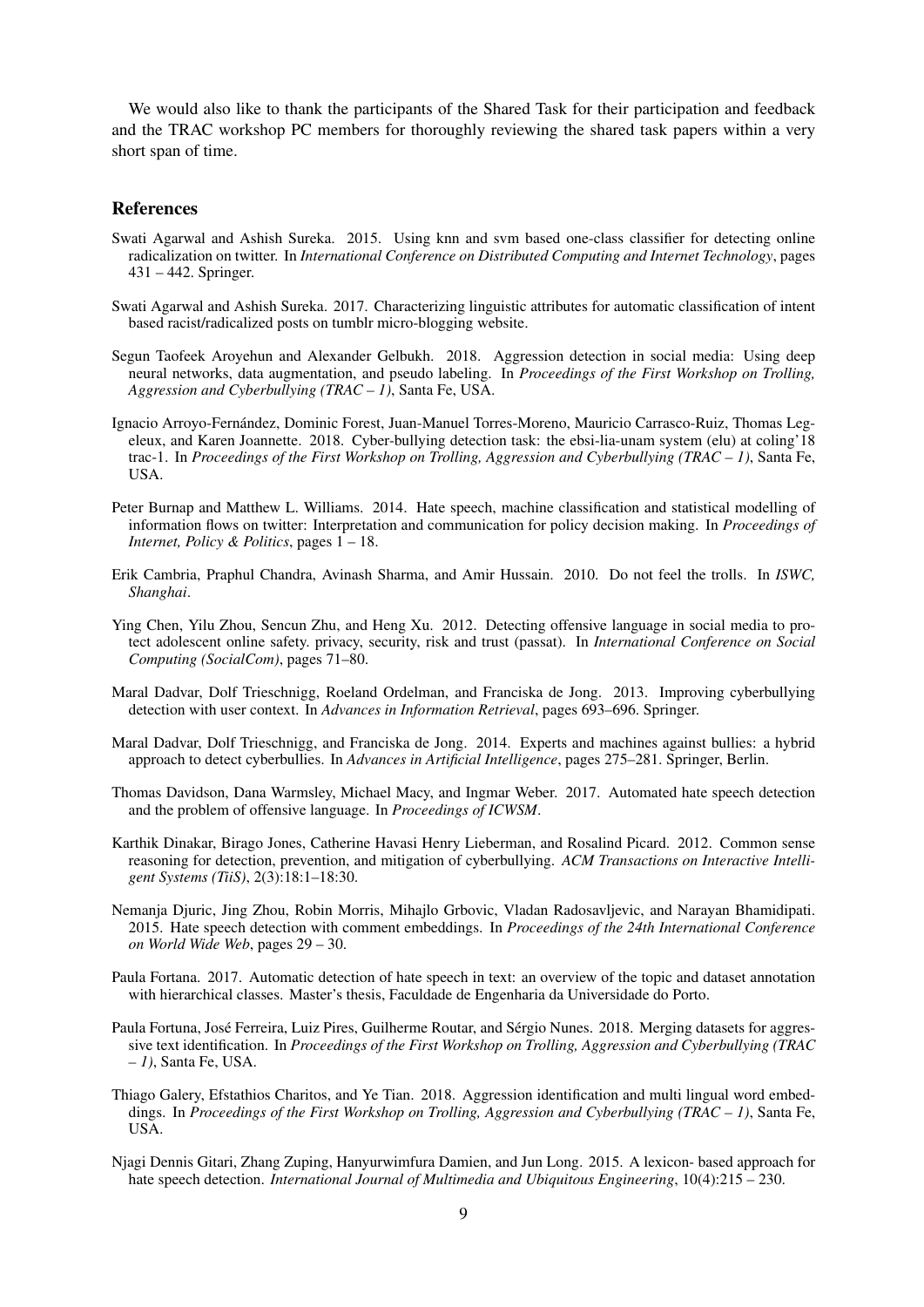- Viktor Golem, Mladen Karan, and Jan najder. 2018. Combining traditional machine learning models with deep learning for aggressive text detection. In *Proceedings of the First Workshop on Trolling, Aggression and Cyberbullying (TRAC – 1)*, Santa Fe, USA.
- Edel Greevy and Alan F. Smeaton. 2004. Classifying racist texts using a support vector machine. In *Proceedings of the 27th annual international ACM SIGIR conference on Research and development in information retrieval*, pages 468 – 469. ACM.
- Edel Greevy. 2004. *Automatic text categorisation of racist webpages*. Ph.D. thesis, Dublin City University.
- Claire Hardaker. 2010. Trolling in asynchronous computer-mediated communication: From user discussions to academic definitions. *Journal of Politeness Research. Language, Behaviour, Culture*, 6(2):215–242.
- Claire Hardaker. 2013. uh. . . . not to be nitpicky,,,,,but...the past tense of drag is dragged, not drug. an overview of trolling strategies. *Journal of Language Aggression and Conflict*, 1(1):58–86.
- Cynthia Van Hee, Els Lefever, Ben Verhoeven, Julie Mennes, Bart Desmet, Guy De Pauw, Walter Daelemans, and Vronique Hoste. 2015. Detection and fine-grained classification of cyberbullying events. In *Proceedings of International Conference Recent Advances in Natural Language Processing (RANLP)*, pages 672–680.
- Sameer Hinduja and Justin W Patchin. 2010. Bullying, Cyberbullying, and Suicide. *Archives of suicide research*, 14(3):206–221.
- E. Krol. 1992. *The whole internet: User's guide & catalog*. O'Reilly & Associates, Inc., Sebastopol, CA.
- Sudhakar Kumar, Francesca Spezzano, and VS Subrahmanian. 2014. Accurately detecting trolls in slashdot zoo via decluttering. In *Proceedings of IEEE/ACM International Conference on Advances in Social Networks Analysis and Mining (ASONAM)*, pages 188–195.
- Ritesh Kumar, Guggilla Bhanodai, Rajendra Pamula, and Maheshwar Reddy Chennuru. 2018a. Trac-1 shared task on aggression identification: Iit(ism)@coling18. In *Proceedings of the First Workshop on Trolling, Aggression and Cyberbullying (TRAC – 1)*, Santa Fe, USA.
- Ritesh Kumar, Aishwarya N. Reganti, Akshit Bhatia, and Tushar Maheshwari. 2018b. Aggression-annotated corpus of hindi-english code-mixed data. In Nicoletta Calzolari (Conference chair), Khalid Choukri, Christopher Cieri, Thierry Declerck, Sara Goggi, Koiti Hasida, Hitoshi Isahara, Bente Maegaard, Joseph Mariani, Hlne Mazo, Asuncion Moreno, Jan Odijk, Stelios Piperidis, and Takenobu Tokunaga, editors, *Proceedings of the Eleventh International Conference on Language Resources and Evaluation (LREC 2018)*, Paris, France, may. European Language Resources Association (ELRA).
- Sreekanth Madisetty and Maunendra Sankar Desarkar. 2018. Aggression detection in social media using deep neural networks. In *Proceedings of the First Workshop on Trolling, Aggression and Cyberbullying (TRAC – 1)*, Santa Fe, USA.
- Promita Maitra and Ritesh Sarkhel. 2018. Emoti-kate: a k-competitive autoencoder for aggression detection in social media text. In *Proceedings of the First Workshop on Trolling, Aggression and Cyberbullying (TRAC – 1)*, Santa Fe, USA.
- Shervin Malmasi and Marcos Zampieri. 2017. Detecting Hate Speech in Social Media. In *Proceedings of the International Conference Recent Advances in Natural Language Processing (RANLP)*, pages 467–472.
- Shervin Malmasi and Marcos Zampieri. 2018. Challenges in discriminating profanity from hate speech. *Journal of Experimental & Theoretical Artificial Intelligence*, 30:1 – 16.
- Todor Mihaylov, Georgi D Georgiev, AD Ontotext, and Preslav Nakov. 2015. Finding opinion manipulation trolls in news community forums. In *Proceedings of the Nineteenth Conference on Computational Natural Language Learning, CoNLL*, pages 310–314.
- Sandip Modha, Prasenjit Majumder, and Thomas Mandl. 2018. Filtering aggression from multilingual social media feed. In *Proceedings of the First Workshop on Trolling, Aggression and Cyberbullying (TRAC – 1)*, Santa Fe, USA.
- Luis G Mojica. 2016. Modeling trolling in social media conversations.
- Nishant Nikhil, Ramit Pahwa, Mehul Kumar Nirala, and Rohan Khilnani. 2018. Lstms with attention for aggression detection. In *Proceedings of the First Workshop on Trolling, Aggression and Cyberbullying (TRAC – 1)*, Santa Fe, USA.